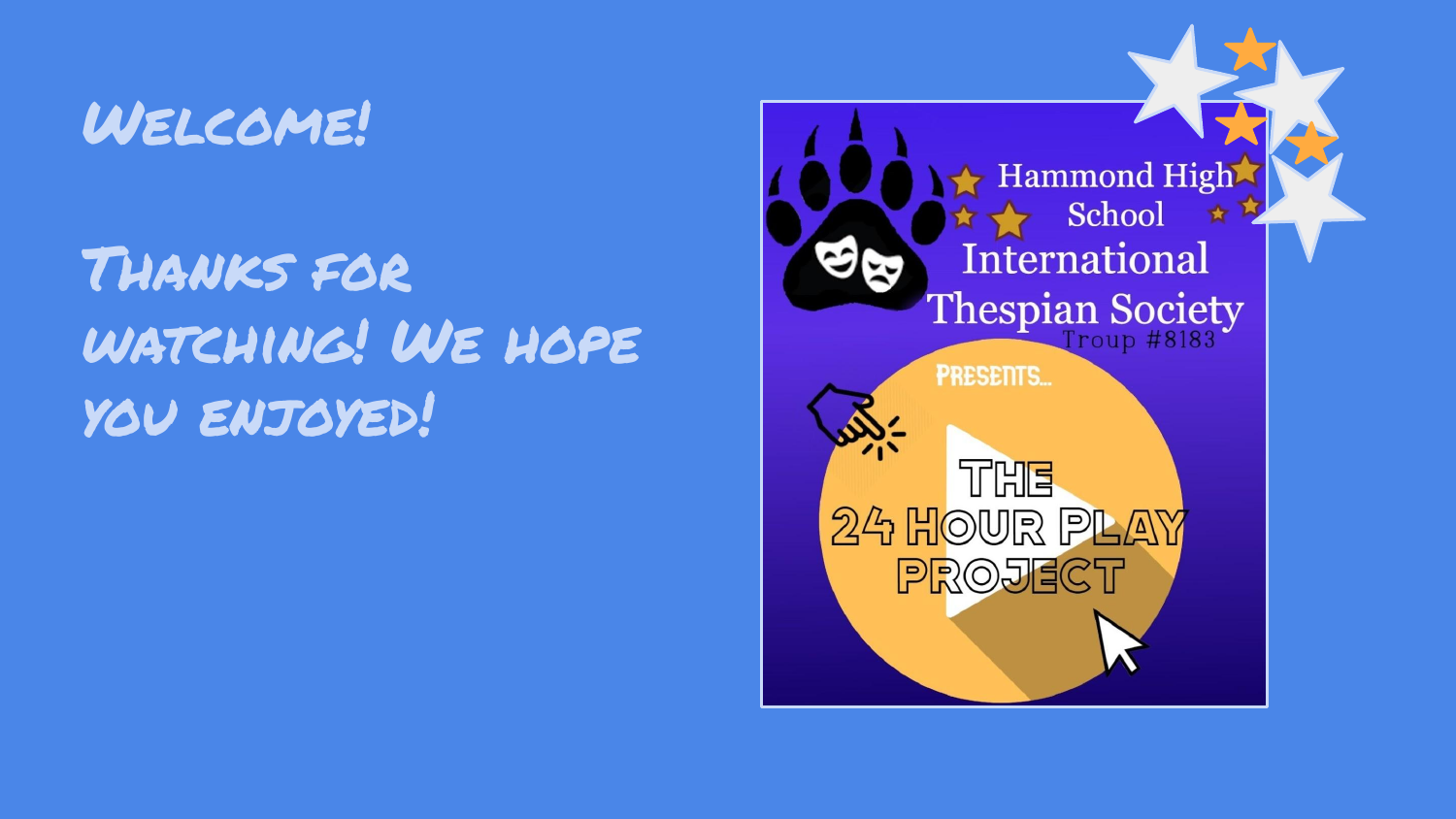The Last Shift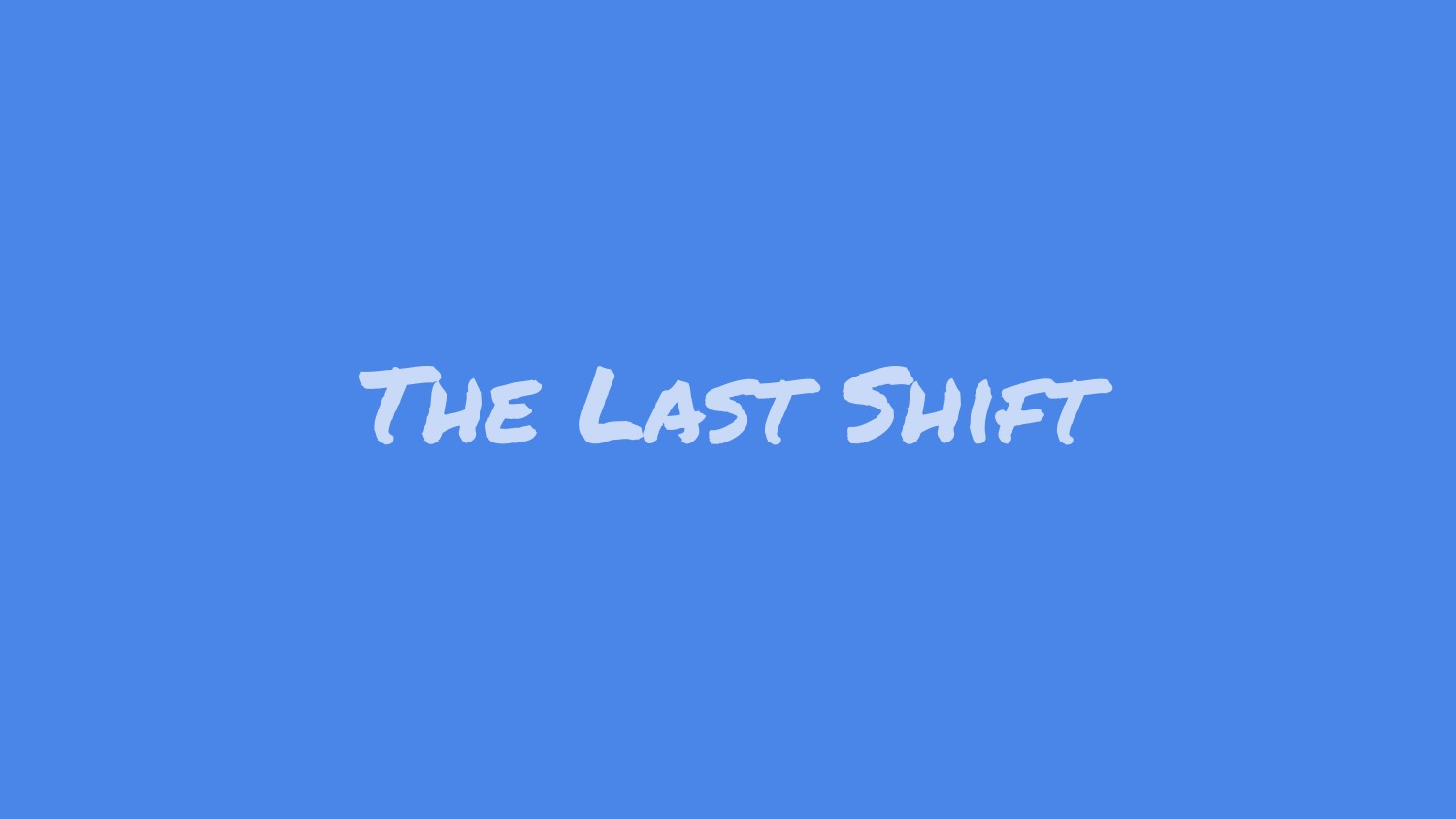| <b>Playwright</b> |                                             | <b>Kaiya Bumbray</b>    |
|-------------------|---------------------------------------------|-------------------------|
| <b>Director</b>   |                                             | <b>Sydney Finger</b>    |
| <b>Editor</b>     | ***************** <u>**************</u> *** | <b>Melina Guth</b>      |
| <b>Molly</b>      |                                             | <b>Samantha Biggs</b>   |
| <b>Alex</b>       |                                             | <b>Isabel Moskov</b>    |
| <b>Jules</b>      |                                             | <b>Skylar Shaffer</b>   |
| <b>Cameron</b>    | <u></u>                                     | <b>Matthew Dietrich</b> |
| Sam               |                                             | Svdnov Fingor           |

Sam …………………………... Sydney Finger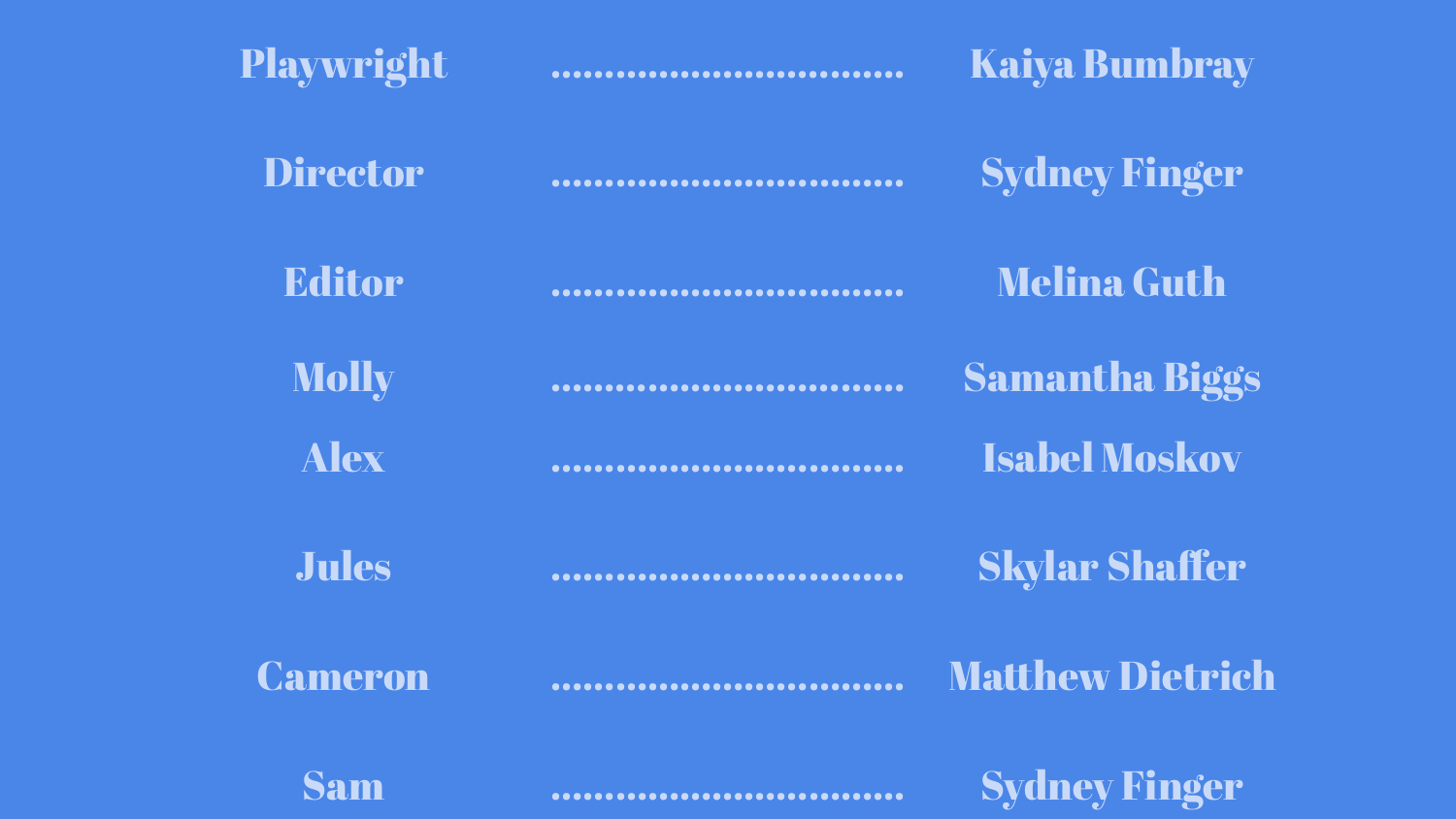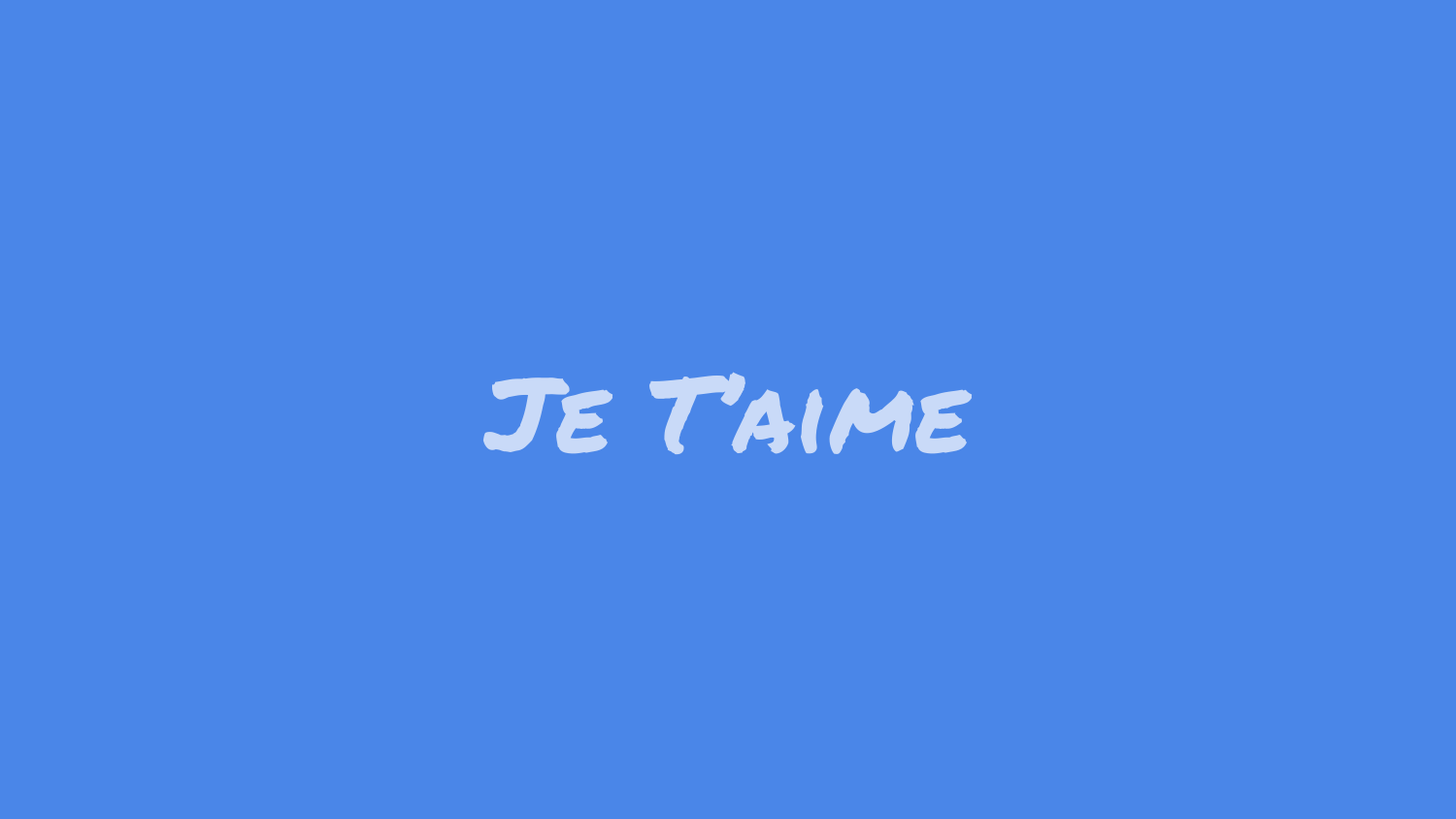



### Director …………….…………………... Kaiya Bumbray

#### Editor …………….…………………... Isabel Sinnott

Marie …………….…………………... Riley Proctor

Florence …………….…………………... Rachel England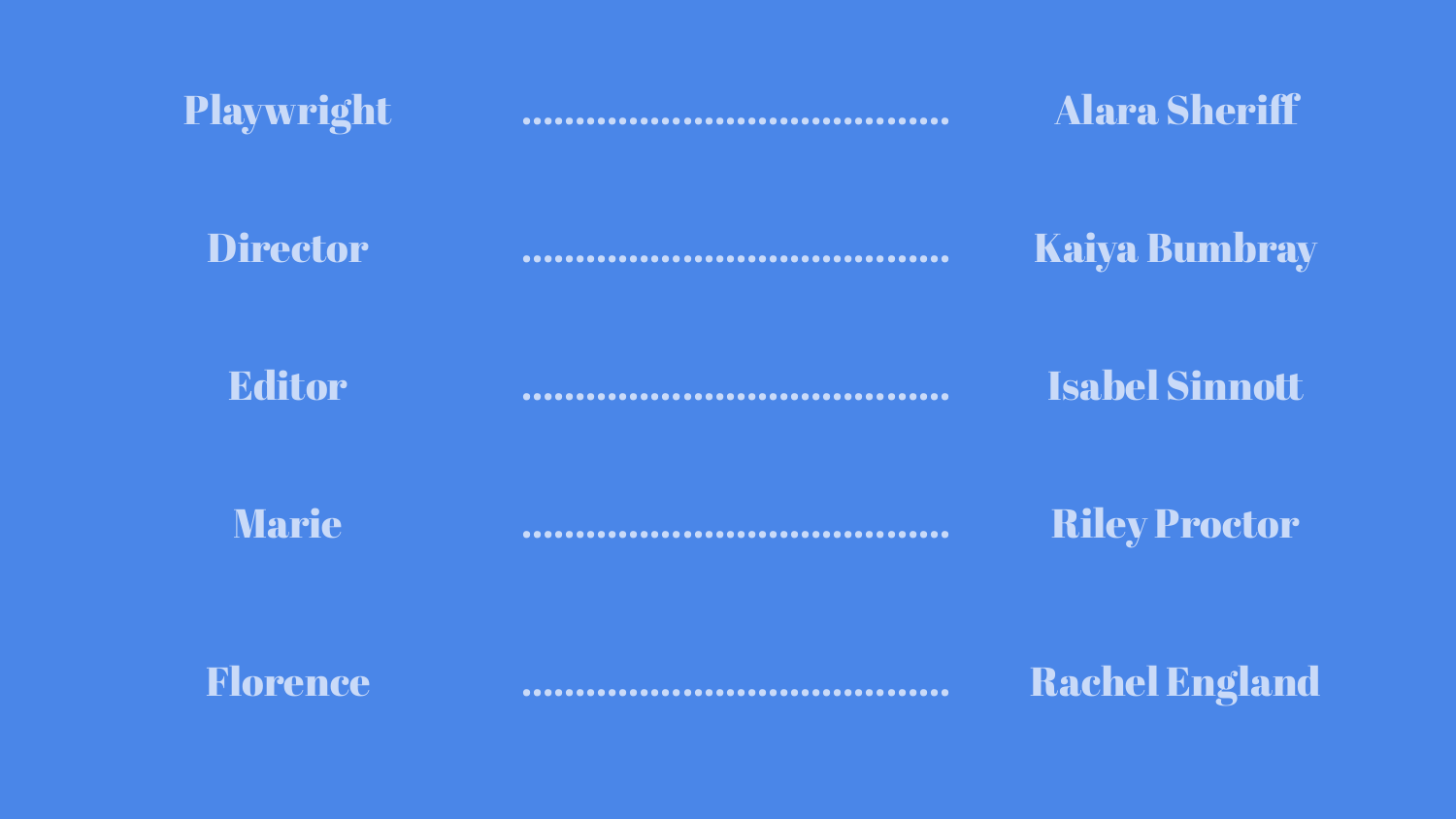# The Back of My Head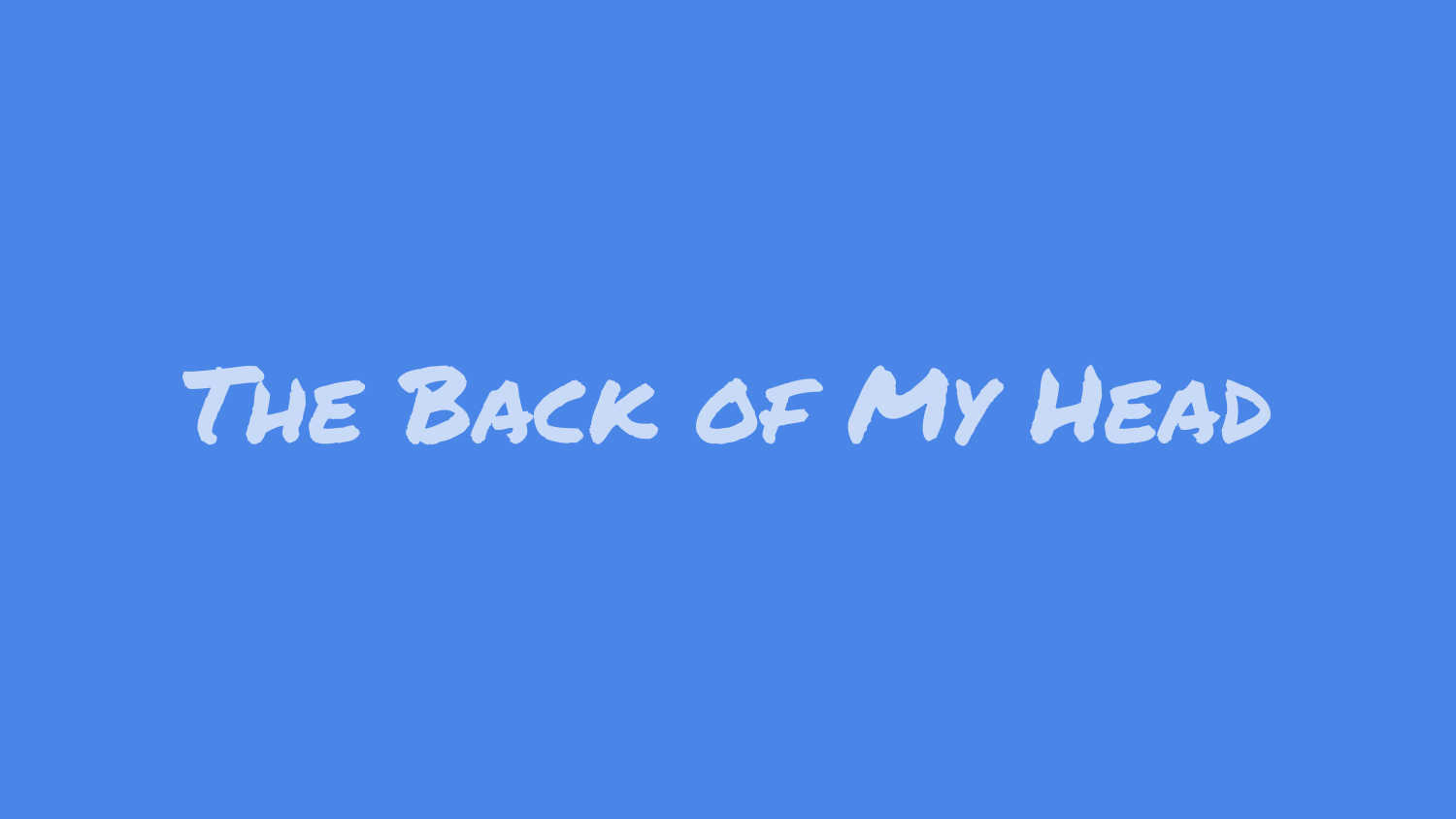| <b>Director</b>   | <b>Kennedy Grant</b>        |
|-------------------|-----------------------------|
| <b>Playwright</b> | <br><b>Matthew Dietrich</b> |
| <b>Editor</b>     | <br><b>Carter Rakestraw</b> |
| <b>Jayden</b>     | <b>Preston Edwards</b>      |
| <b>Harper</b>     | <br><b>Alara Sheriff</b>    |
| <b>Kyle</b>       | <br><b>Stephen Espiritu</b> |
| Emma              | <br><b>Kennedy Grant</b>    |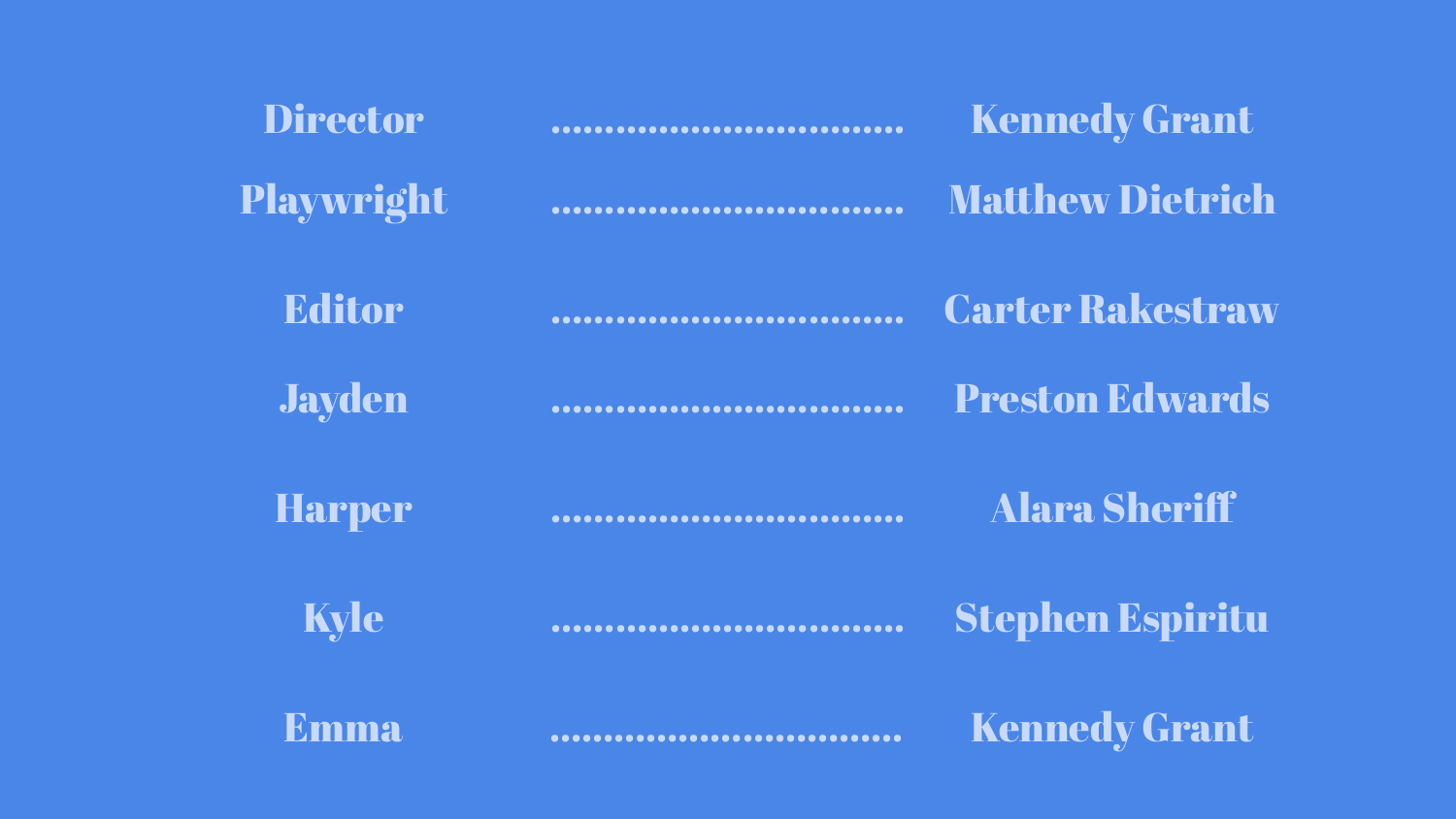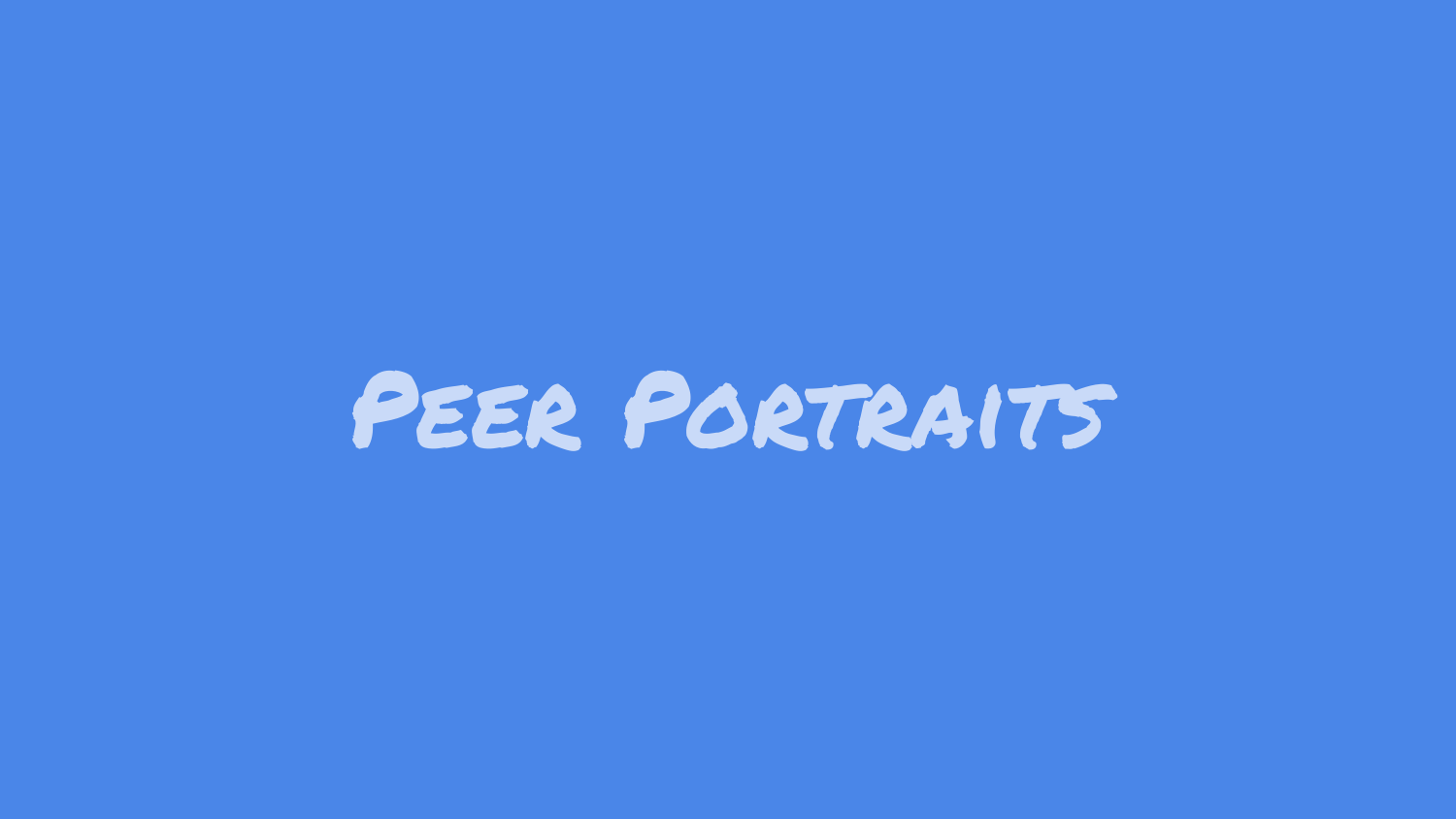

### Playwright ………………………………………… Skylar Shaffer

Director …………….……………….. Julia Steinberg

Editor …………….……………….. Jordan Galeone

Frank

The Teacher

**Cassidy** 

…………….………………..

………………………………

……………………………...

Deacon Sweeting Pat Burns

Julia Steinberg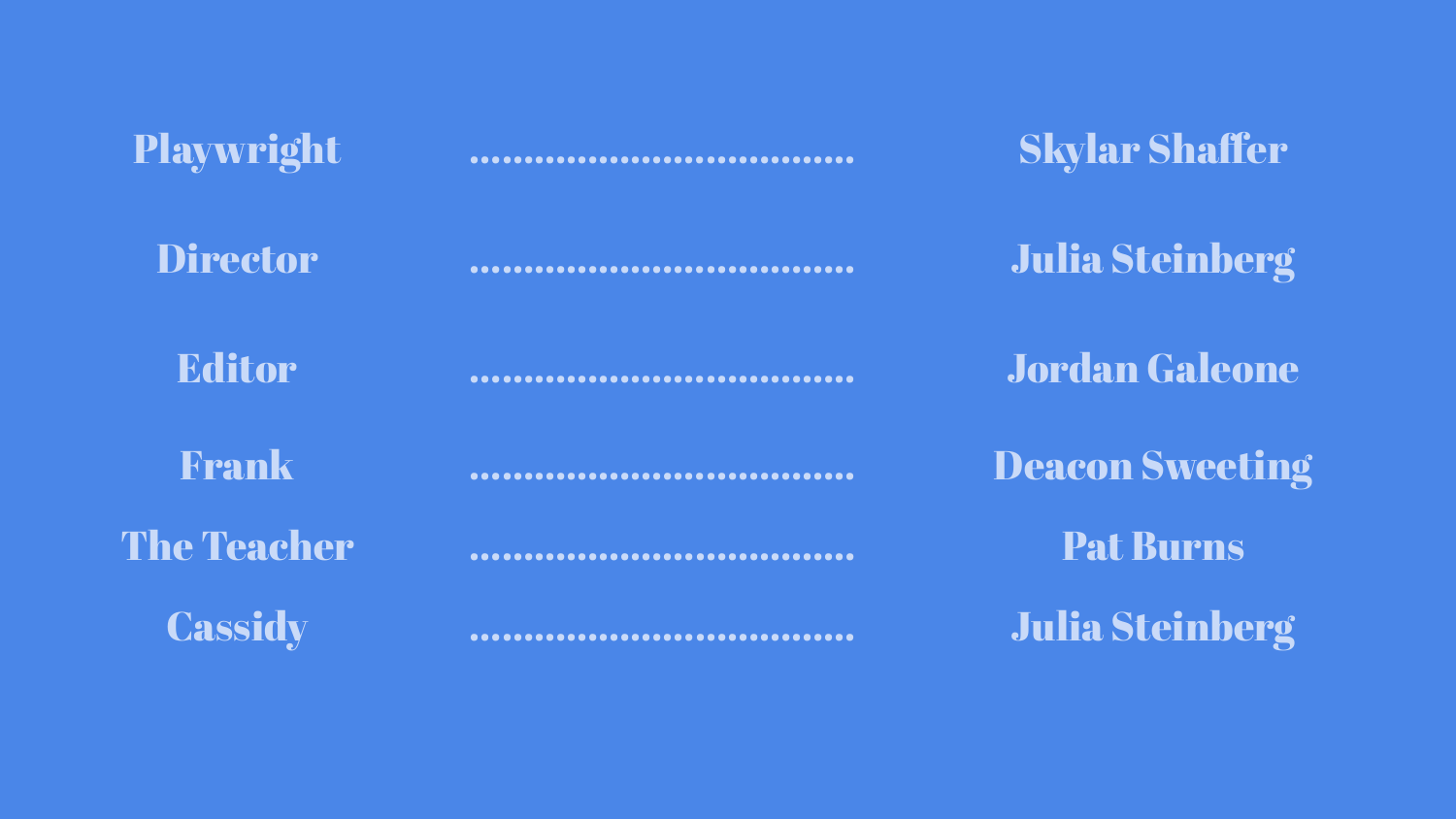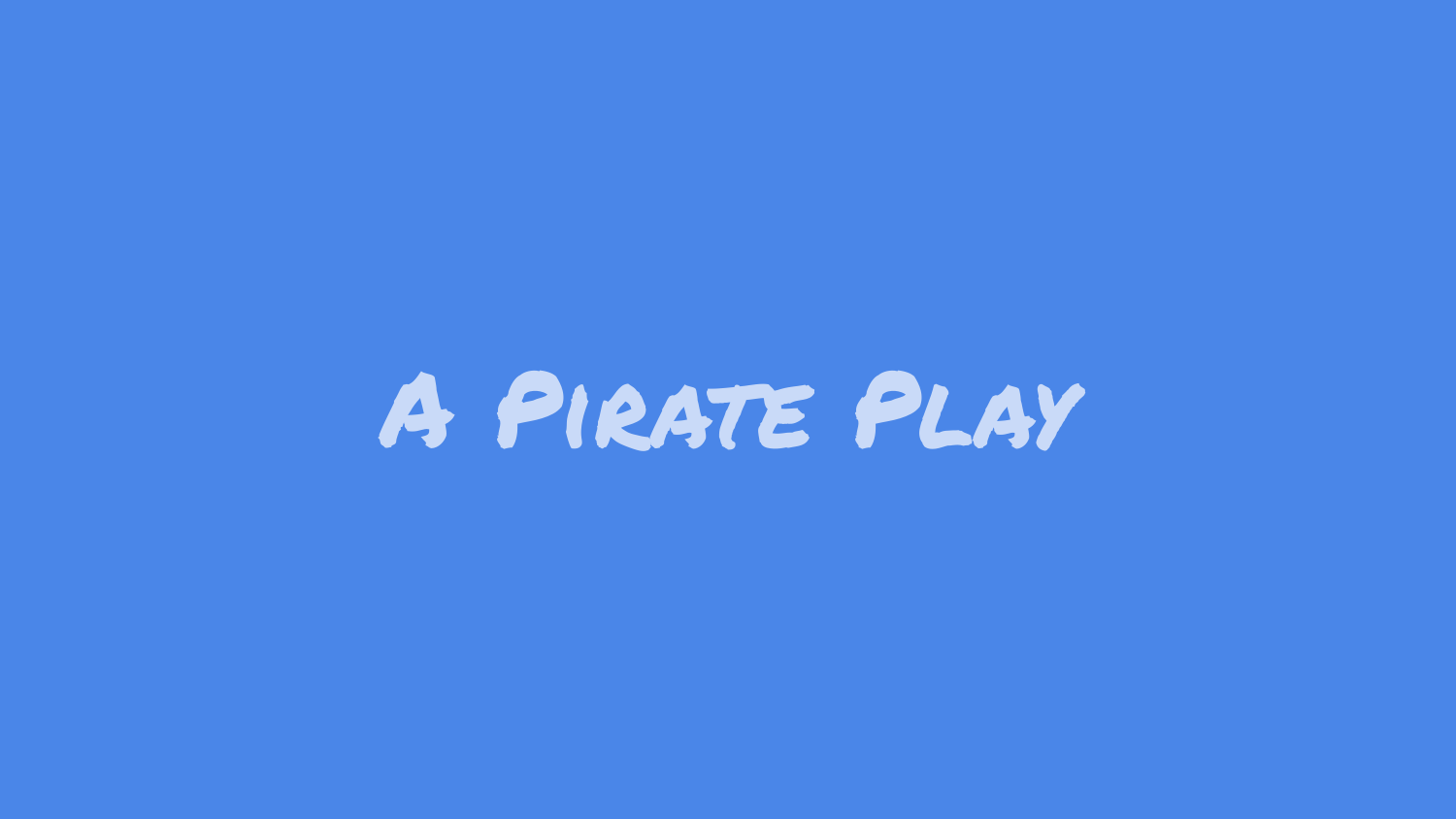| Playwright           | <br><b>Julia Steinberg</b> |
|----------------------|----------------------------|
| <b>Director</b>      | <b>Avery Moe</b>           |
| <b>Editor</b>        | <br><b>Avery Moe</b>       |
| Ace                  | <br>Kristina McKirahan     |
| <b>Archer</b>        | <br><b>Evan McRae</b>      |
| <b>Captain Clark</b> | <br><b>Jordan Galeone</b>  |
| <b>Skipper</b>       | <br><b>Grace Quade</b>     |
| Anne                 | <br><b>Avery Moe</b>       |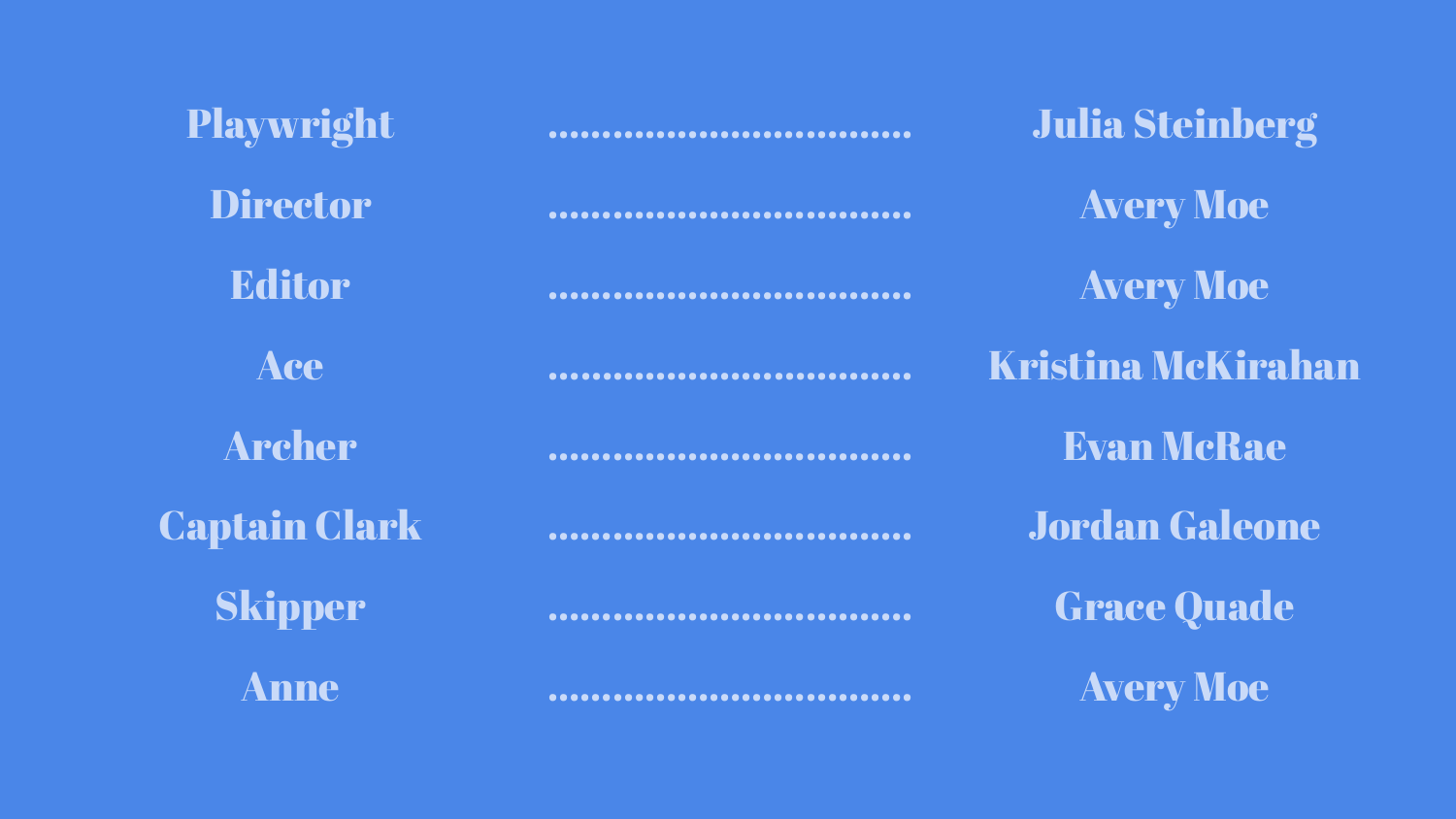### Bios:

Samantha Biggs - Samantha is a Junior and has participated in a few theatre productions before! She absolutely loves working with everyone in the theatre department!

Evan McRae - Evan is a senior and first-time 24 Hour Play participant. His main interests are computer programming and game design, but he has recently explored his skills in music technology, and now Mrs. Tobiason has dragged him into all things theatre! He's ready to have fun and make the most of his last year at Hammond.

Jordan Galeone - Jordan Galeone, aka Missi Clipse in drag, is a theatre fanatic and enthusiast for the arts. They are an early graduate senior, and is going to Cosmetology School in coming years. They are looking forward to expanding their artistry and craft as a performer while being involved in this production.

Kennedy Grant - Kennedy is a Sophomore and has participated in a few projects and productions for Hammond High School. She's very grateful to have gained experience as a director in the 24 hour play. She hopes that she can participate in more theatre activities in the next 2 years.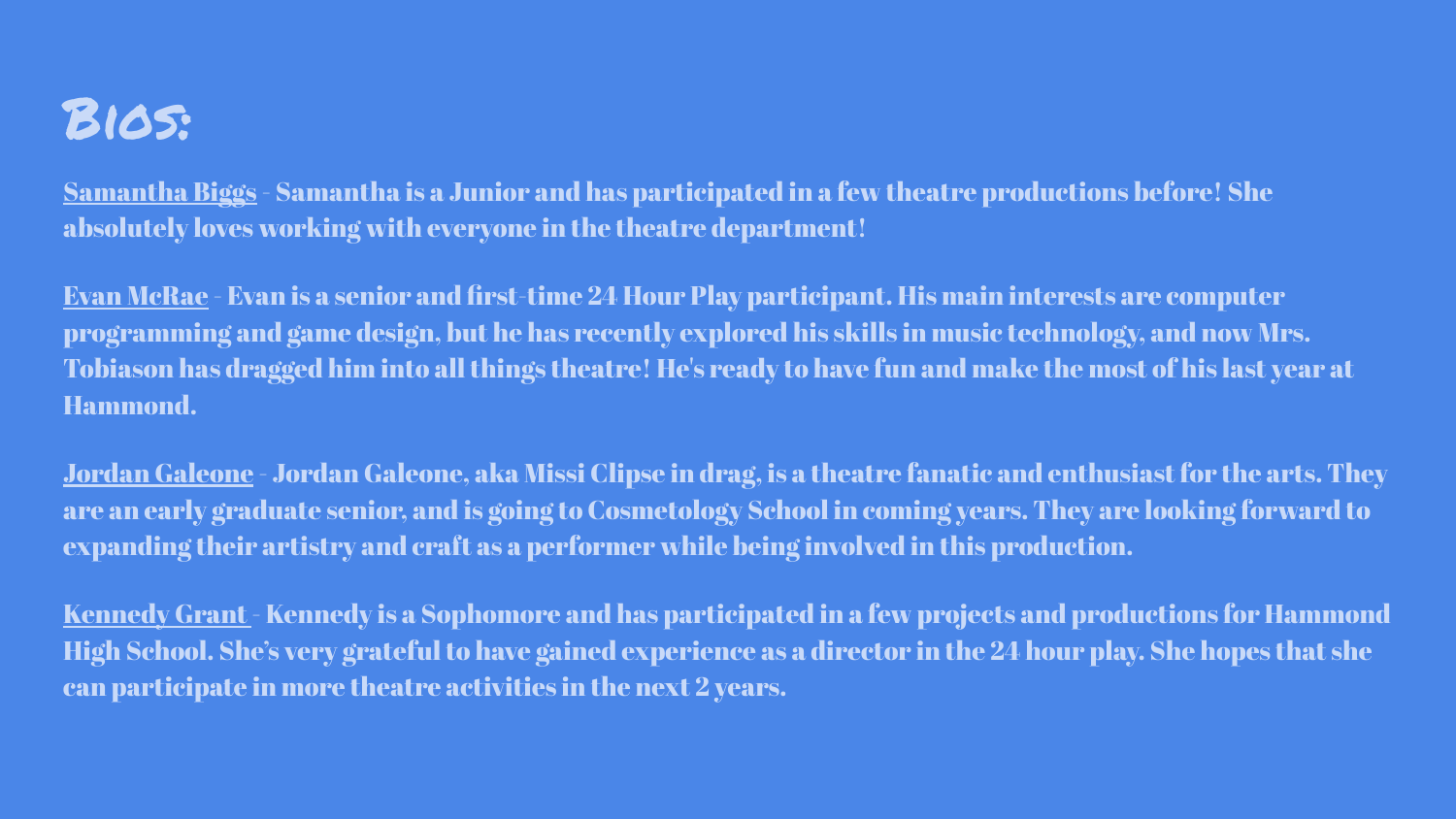### Bios

Matthew Dietrich - Matthew is a Sophomore and has participated in numerous productions at Hammond and with ITS. He is especially thankful for the ability to act and write for the second 24 Hour Play. He hopes everyone enjoys this fantastic performance.

Alara Sheriff - Alara is in her senior year in high school . She was very excited to do one of her last performances for the year. She appreciates all the effort that has been put into the show and is excited for everyone to see it! :)

Stephen Espiritu - A senior and decorated member of the Hammond Band, Stephen has taken his step into the world of theatre. Though he had been part of the pit orchestra for the past two musicals, Stephen has finally picked up a script.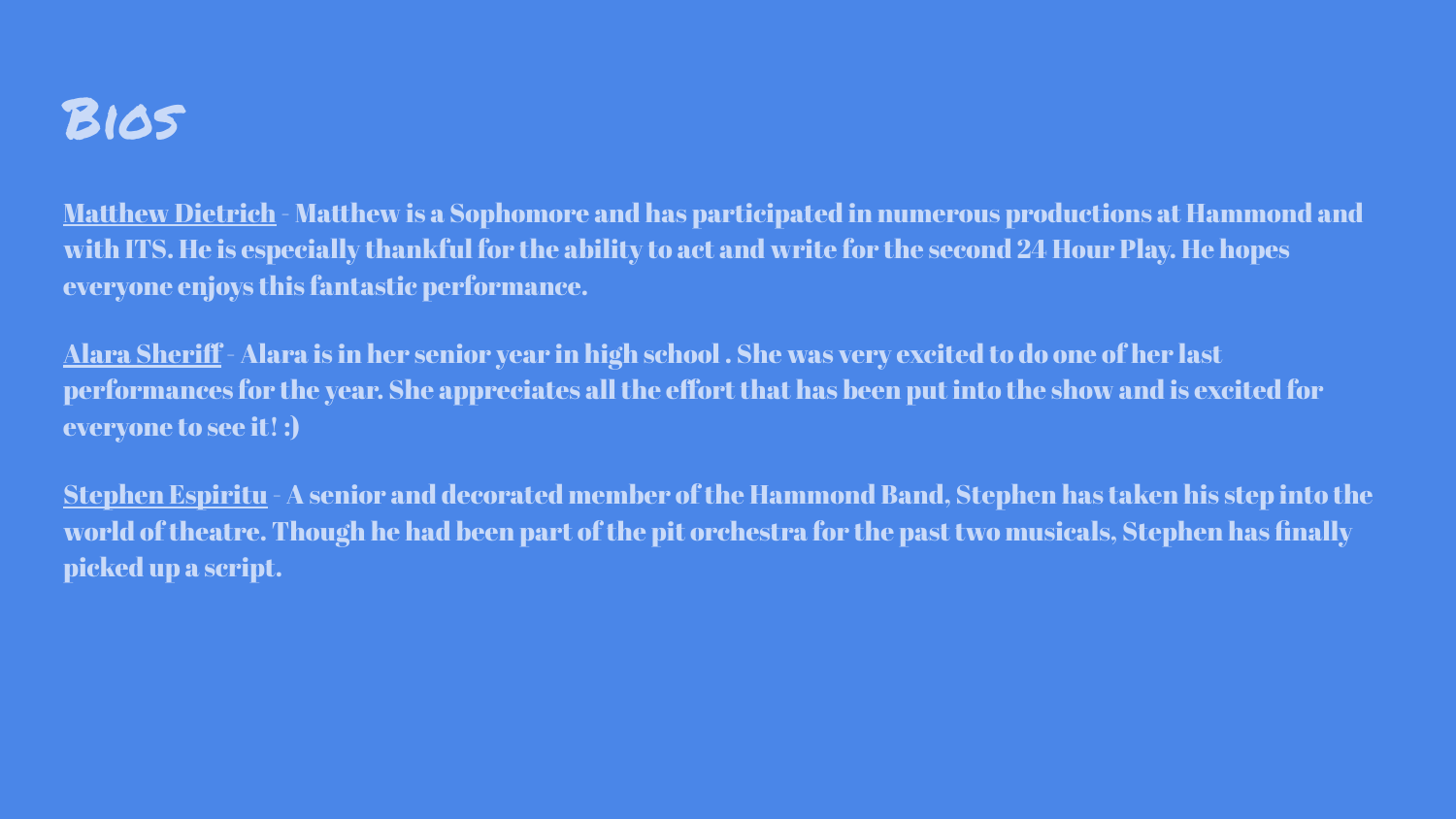

Skylar Shaffer - Skylar is a senior and this is her 3rd 24 hour play! She is also the president of the International Thespian Society, and is very proud to have worked with everyone involved.

Kristina McKirahan - Kristina is very excited to be in her second 24-hour play! She is a senior at Hammond and has loved being able to continue theatre in her last year.

Rachel England - Rachel is a junior at Hammond High school. She loves to participate in theatre productions, whether it be virtually or in person.

Isabel Moskov - Isabel is a junior who is excited to be in the 24 hour play. This is her second virtual 24 hour play and She hopes you enjoy it!

Deacon Sweeting - Deacons the name, acting's my game. He also happens to be a junior and have done a few shows before. Hope you enjoy.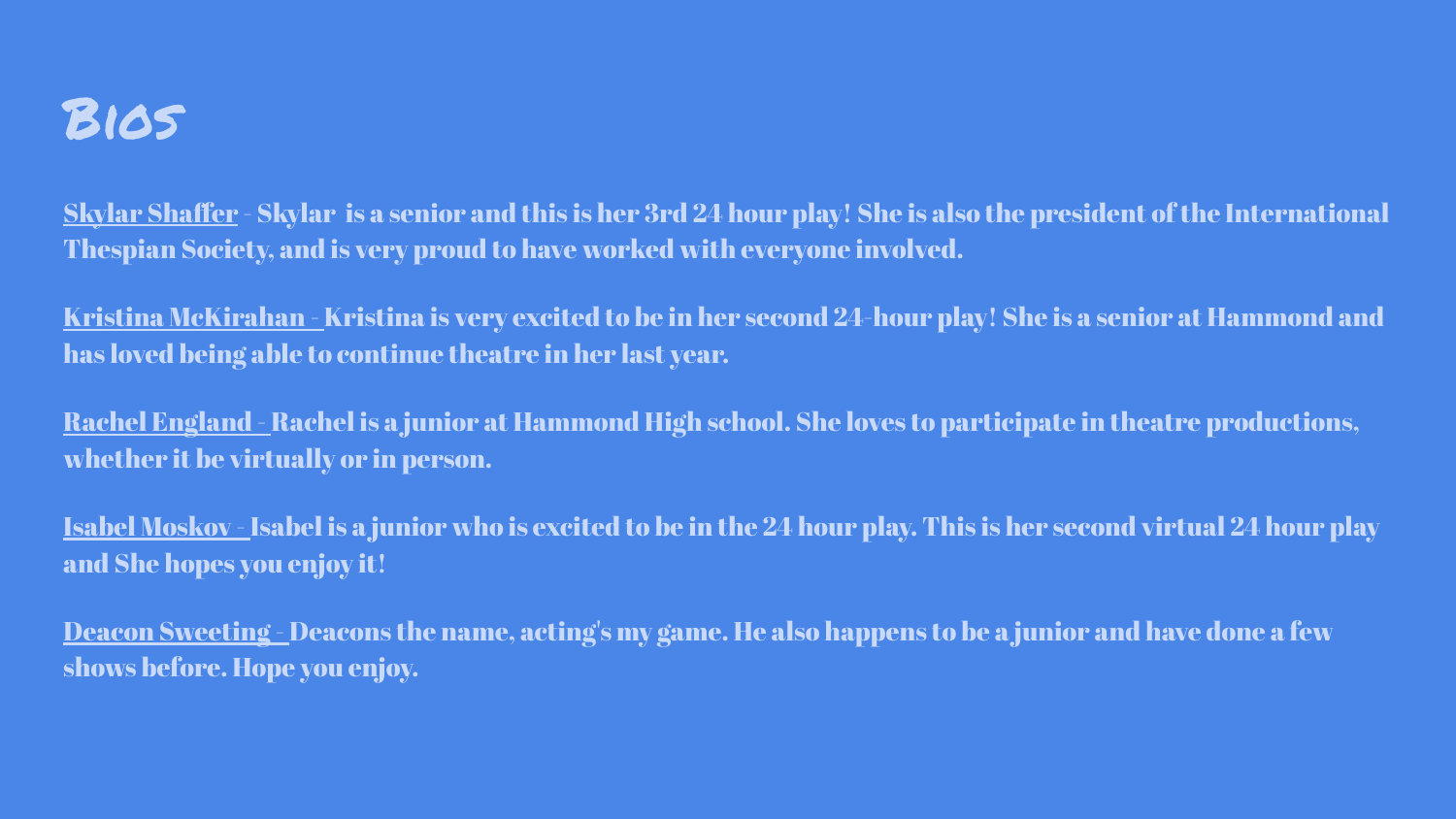

Grace Quade - Grace Quade is a sophomore at Salisbury University. She is grateful for this chance to cameo in the 24 hour play.

Riley Proctor - Riley is a freshman and this is her second time being a part of a theatre production at Hammond.

Melina Guth-This year was a unique experience for directors, actors and crew members. She's happy to have given the 24 hour play a shot and is looking forward to hopefully returning to in person crew work next year.

Preston Edwards - This is Preston's 4th play/musical, and he is very excited to do more theatre at Hammond High School. Preston also enjoys playing basketball and hanging out with his friends and family.

Julia Steinberg- Julia is a sophomore at Hammond and is very excited to be a part of the 24-hour play and have a slice of every role possible. She's looking forward to doing in-person shows in the future, but will stick with the virtual ones for now. Enjoy!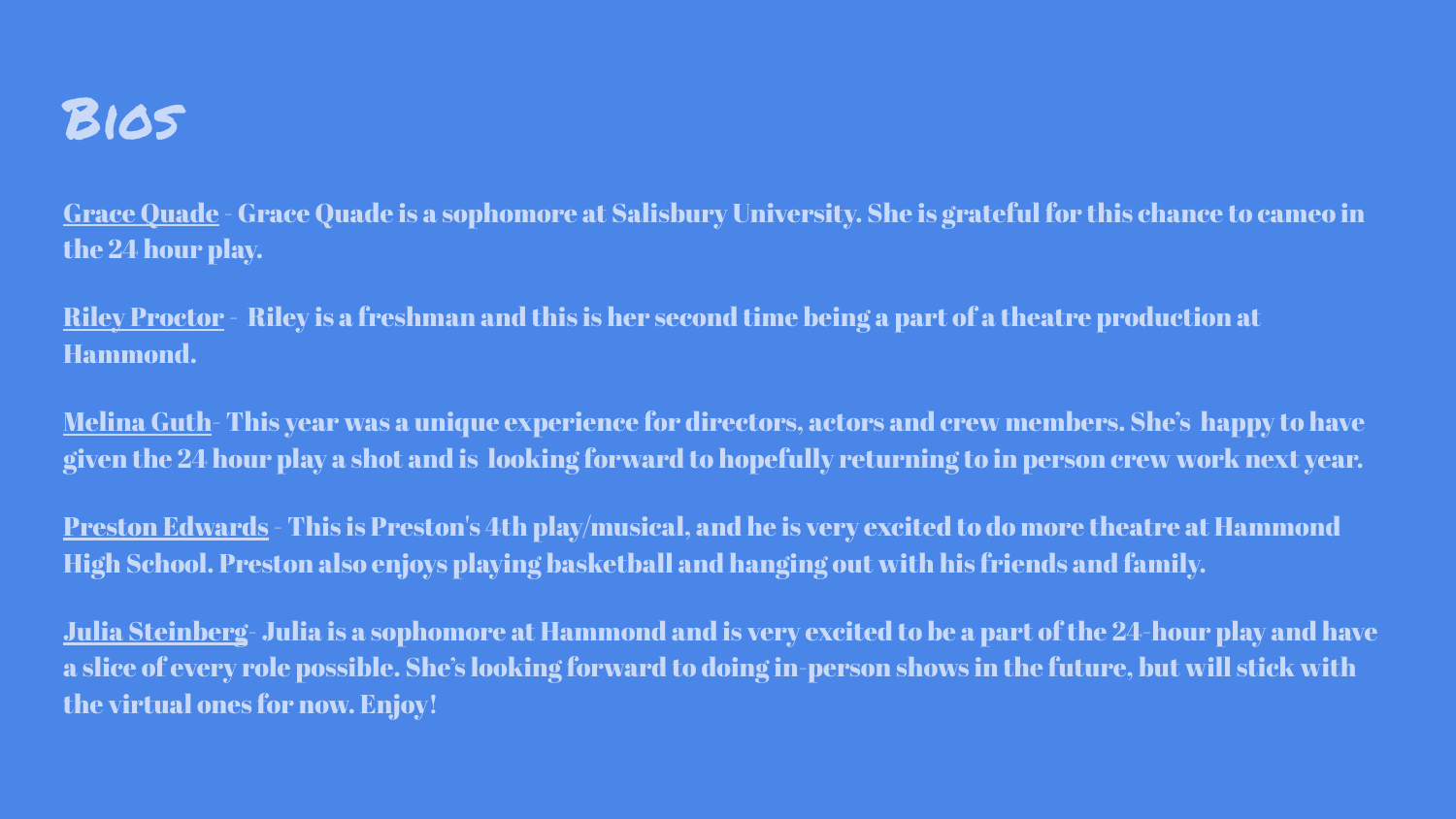

"Special thank you to Sydney for helping me with the monologue!" - Samantha Biggs

"I wanted to Thank all of my actors, Matthew, Sami, Isabel, and Skylar for being so wonderful and bringing your amazing ideas and talents. Thank you for being so collaborative and understanding, especially with virtual theatre as being a difficult as it is, you all are amazing! I wanted to Thank Kaiya for writing such a fun and pleasant play. Thank you to Mrs. Tobiason, Skylar, and the rest of the production team for organizing this event." - Sydney Finger

"I am very grateful to my group for being so fun. I'm also thankful for the group who produced the script I wrote - "Peer Portraits" - for being so adaptable and talented." - Skylar Shaffer

"Thank you to those who believed in me even when I didn't." - Evan McRae

"Thank you Skylar for being such a great ITS president, you do so much for us! Thank you Mrs. Tobiason for making this 24 hour play possible. Thank you to my scene director Kaiya, and thank you to Riley P for being such a great scene partner." - Rachel England

"Thank you to Avery, Alara, Skylar, and the rest of my group for helping me be able to do this project!" - Stephen Espiritu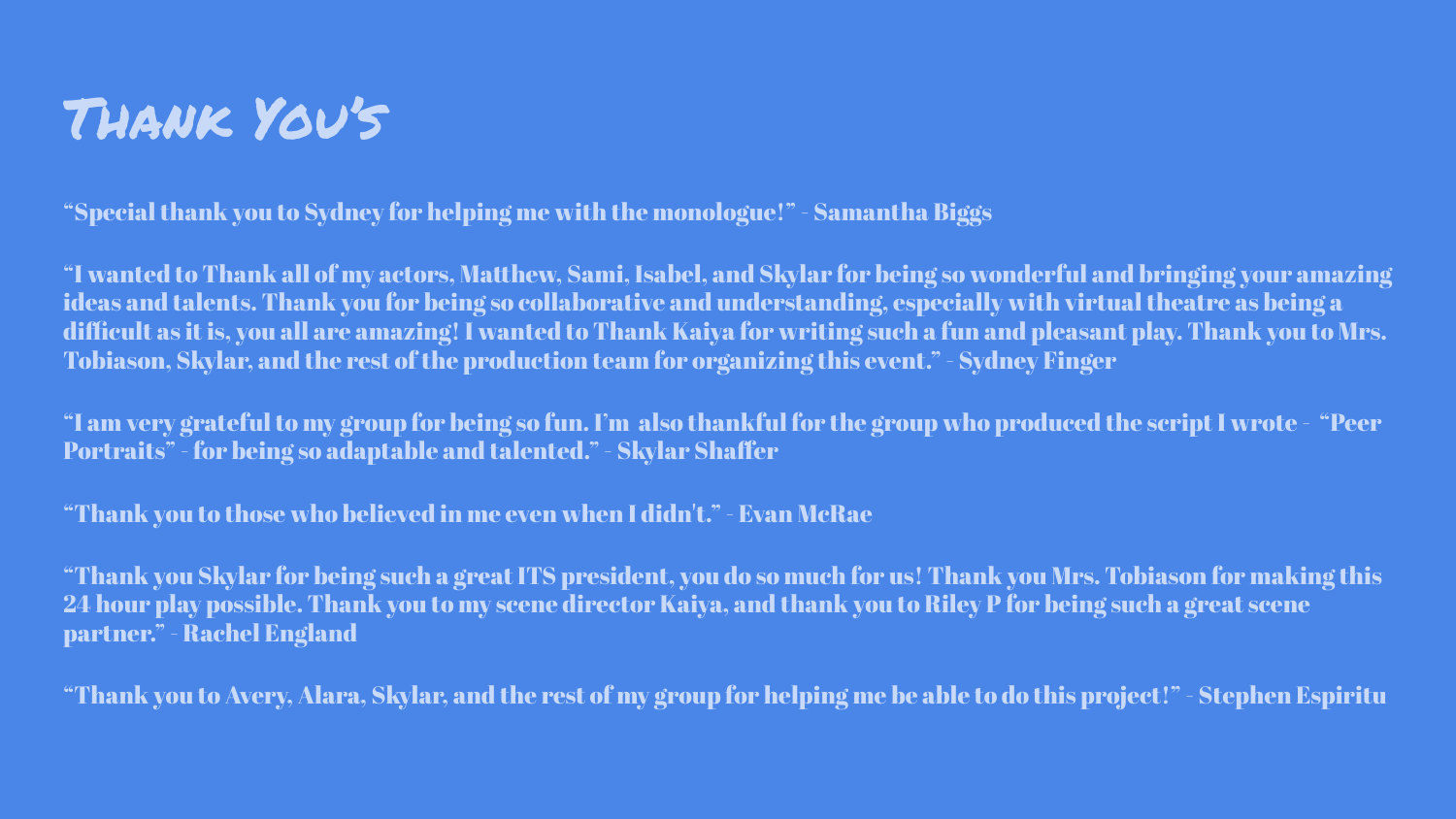

"Thank you to everyone who made this an enjoyable experience!" - Jordan Galeone

"Thank you to Kaiya for being such an amazing director and thank you to Ms. Tobiason and Skylar for making this possible." - Riley Proctor

"Thank you to everyone who pushed me to do theater because without them I wouldn't be the person i am today :)" - Alara Sheriff

"Thank you to Alara, Stephen, and Preston for being so direct-able and for the amazing performance they put on. You guys rock! Thank you to Matt for writing the wonderful script and taking the time to piece your ideas together." - Kennedy Grant

"Thank you to my mom, dad, and all of my siblings" - Preston Edwards

"Thank you to my wonderful Peer Portraits group for making my job easy, even when plans changed, and thank you to Avery and all of the amazing pirates for taking my mishmosh of a crazy idea and making it something watchable. Also, shoutout to Skylar for putting so much hard work into getting this all to work. We appreciate you!" - Julia Steinberg